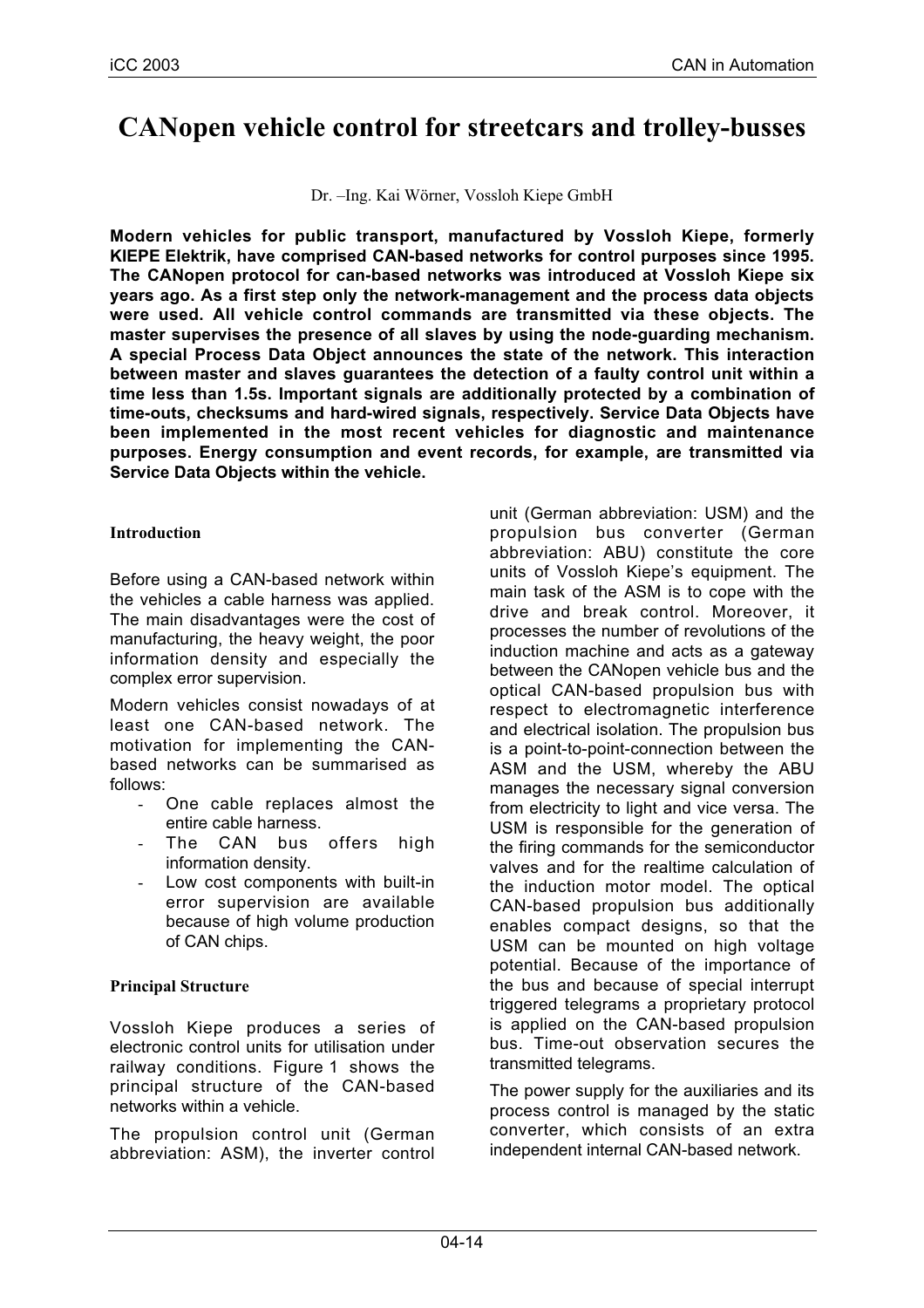

*Figure 1: Principal process control structure*

In order to reduce electromagnetic interference and wiring effort, many signals are gathered by so-called bus control units (German abbreviation: BSM), which are all connected to the CANopen vehicle-bus. This bus runs under CANopen, because Vossloh Kiepe considers this bus as open, which means, that independent component suppliers may connect them to this bus. The implemented CANopen services will be described in the next chapter.

The heating, ventilation and airconditioning control unit (German abbreviation: HKL) represents this kind of third party supplied products, connected to the CANopen vehicle bus in figure 1. Door control units and the tachograph also belong to this kind.

If the vehicle can be operated within a chain, a central control unit (German abbreviation: ZLG) is used which interfaces the CANopen vehicle-bus with the CAN-train bus. Furthermore, the ZLG acts as the CANopen Master within the CANopen vehicle bus. The CAN-train bus is run under a proprietary protocol. This connection enables the vehicles to exchange data among themselves. If two or more vehicles are coupled, the sequence and the number of participating nodes at the CAN-train bus is not predictable. Single wired logical commands, which are transmitted via the coupling, secure that only one driver's cab is in operation. The ZLG which is located in the same vehicle as the driver's cab in operation, therefore initiates a launching ceremony in order to determine the number of connected vehicles and their sequence.

Figure 2 shows the evolution of the amount of installed CANopen nodes within the latest vehicles. The streetcars of the cities of Kassel and Düsseldorf are bidirectional vehicles whereas the cities of Krakau and Schwerin ordered unidirectional streetcars. This results in a different amount of third-party doorcontrollers, which is tantamount to a different amount of CANopen nodes. The number of CANopen nodes in trolleybusses is significantly smaller due to the smaller amount of system-functions, which Vossloh Kiepe's equipment provides.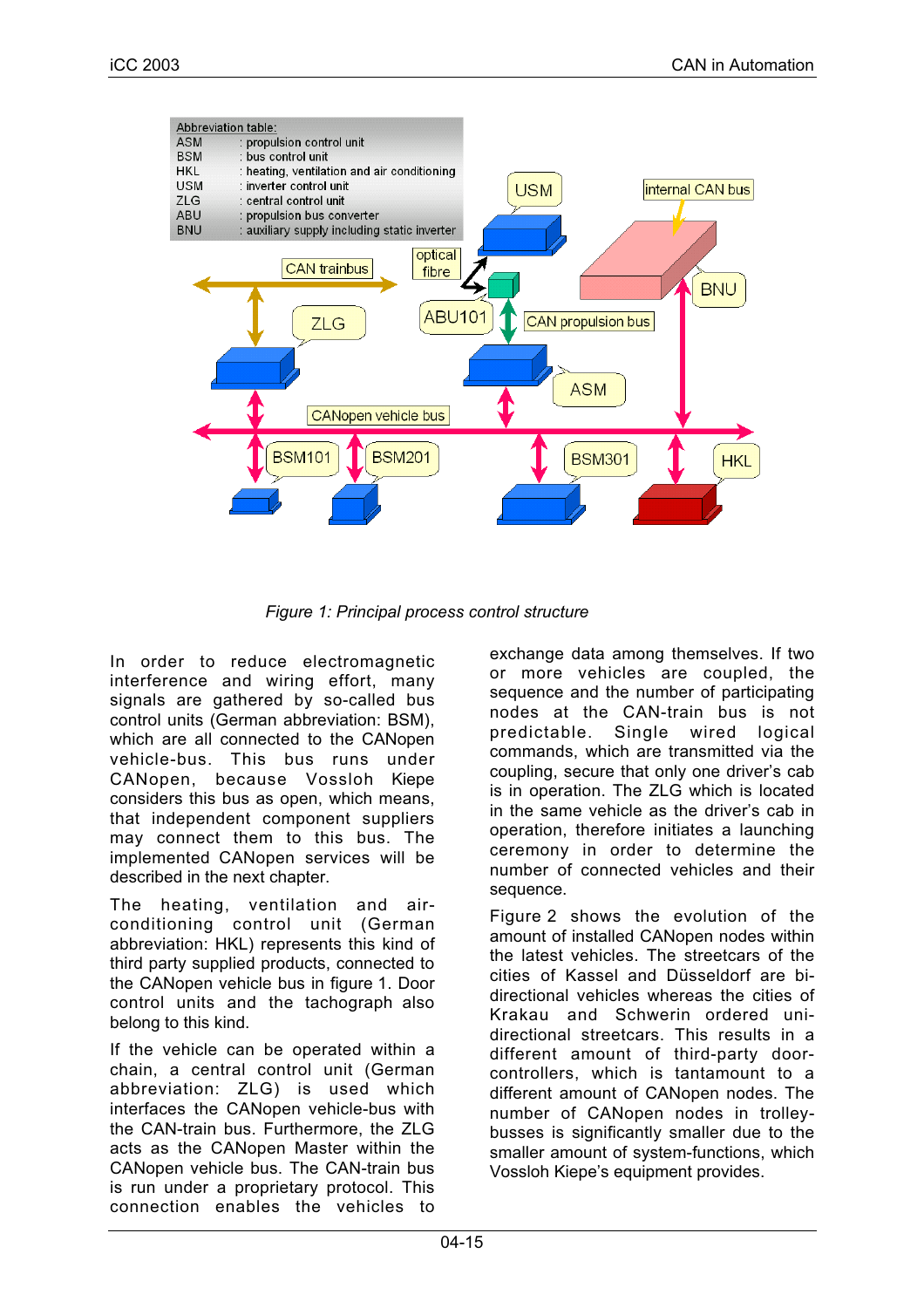

*Figure 2: Evolution of the amount of CANopen nodes*

The bus-constructor is responsible for the control of the breaking system of a trolleybus whereas the break control in a streetcar is managed by Vossloh Kiepe's control units for example.

#### **Implemented CANopen Services**

Before the CANopen Standard V2.0 has been published, the company developed its own protocol, called BISS, a German abbreviation for on-vehicle information and control system. It is implemented in about 500 vehicles worldwide. Independent component suppliers tended to claim a considerable amount of money for developing an interface to the BISS protocol. Additionally, the maintenance of the code and the provision of testequipment for the bus communication demanded financial resources.

This environment generated the desire to apply CANopen, as it offers standard interfaces for test equipment. In negotiations with independent component suppliers the implementation of CANopen facilitates the substantial argument, that the engineering effort for the development for a CANopen interface can be shared by several customers.

As a first step the Process Data Object (PDO) Service and the Network

Management (NMT) Service have been used.

Within the planning-period of a new project the communication matrix, which describes every control unit and its Input/Output ports, is designed first. As a second step the communication relations between the control units are established. By that Vossloh Kiepe neglects the usage of the predefined connection set. The trolleybus and streetcar respectively represent a system that is not emerging during its lifetime as for example a production plant. A mapping procedure performed by an extra configuration tool can be integrated in this process of the architectural design. At Vossloh Kiepe this process is supported by an intranet application.

Based on the communication relation database, which is one result of the architectural design, the application software for each CANopen node is configured by using a graphical interface [1]. All process-relevant data are communicated by periodically sent PDOs.

The overall security of the whole control system is secured by additional CRCchecksums for e.g. the driving command. Moreover, hard wired logical commands can vote down the signal distributed via CAN-bus in case of any discrepancy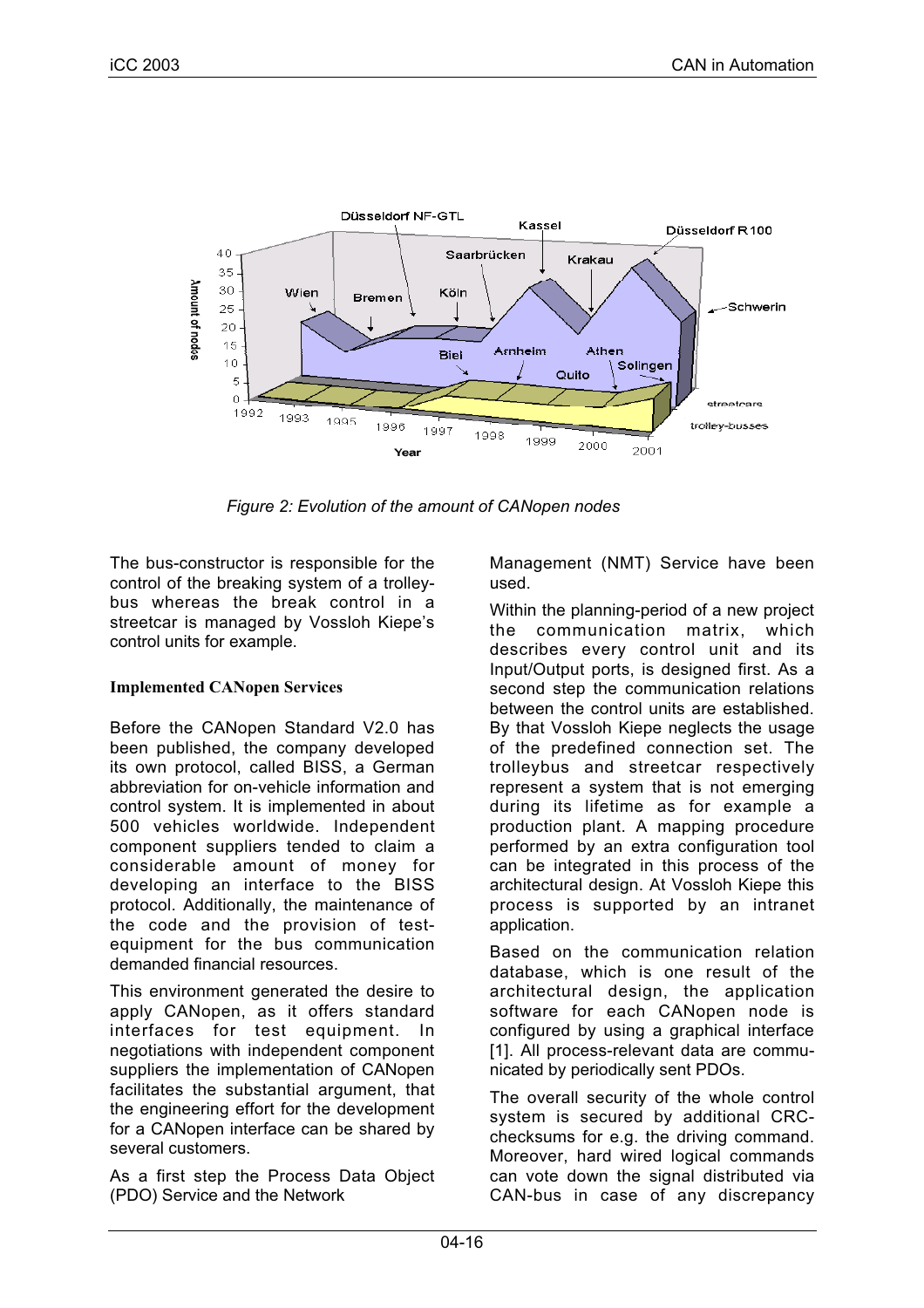

*Figure 3: Safety mechanisms*

between them and the CAN bus information. Finally an emergency stop loop is implemented. Figure 3 gives an overview over the mechanisms described above.

The CANopen NMT state machine [2] is implemented in each node. The nodeguarding mechanism secures the supervision of the nodes. Each node is guarded every 500ms by the CANopen master. The CANopen master receives the state of each node by the guarding answers. In order to communicate this knowledge to all slaves, a special PDO is transmitted, which announces all nodes in the state 'operational' by setting off a bit within the telegram. Additionally, this telegram transports bits which enable the slaves to temporarily disconnect from the CANopen vehicle bus in case of a diagnosis enquiry by the service interface of the control unit. Each node can validate received PDOs by checking the presence of the sender in the special telegram mentioned above. If the sender is not logged on there, the content of the telegram is omitted because of security reasons.

Each PDO is represented by one object in the object directory, so that the consumption of memory of the control unit can be minimised.

## **Implementation of the Service Data Object (SDO) mechanism**

The most recent orders include an extra feature, called vehicle data management (German abbreviation: FDM). It consists of a control unit, which acts as a gateway between the wireless local area network (abbreviated by WLAN) client and the CANopen vehicle bus, a WLAN access point, a WLAN client at the workshop of the maintainer and various pieces of software. If a malfunction occurs within a control unit, the occurrence is registered in an event recorder.

The FDM control program, located on the computer in the maintainer's workshop and connected with the WLAN client, initiates the transfer of the event recorder to the workshop (e.g.). The request is transmitted via the access point to the addressed streetcar or trolleybus respectively. The control unit with the gateway functionality then acts as a SDO client. The control unit with the event recorder functionality puts the gathered data at the occurrence of the event into one object of its object directory within the manufacturer-specific area. This way, the SDO client can access the information, requested by the FDM control program via WLAN.

This additional feature of Vossloh Kiepe vehicles offers the customer an excellent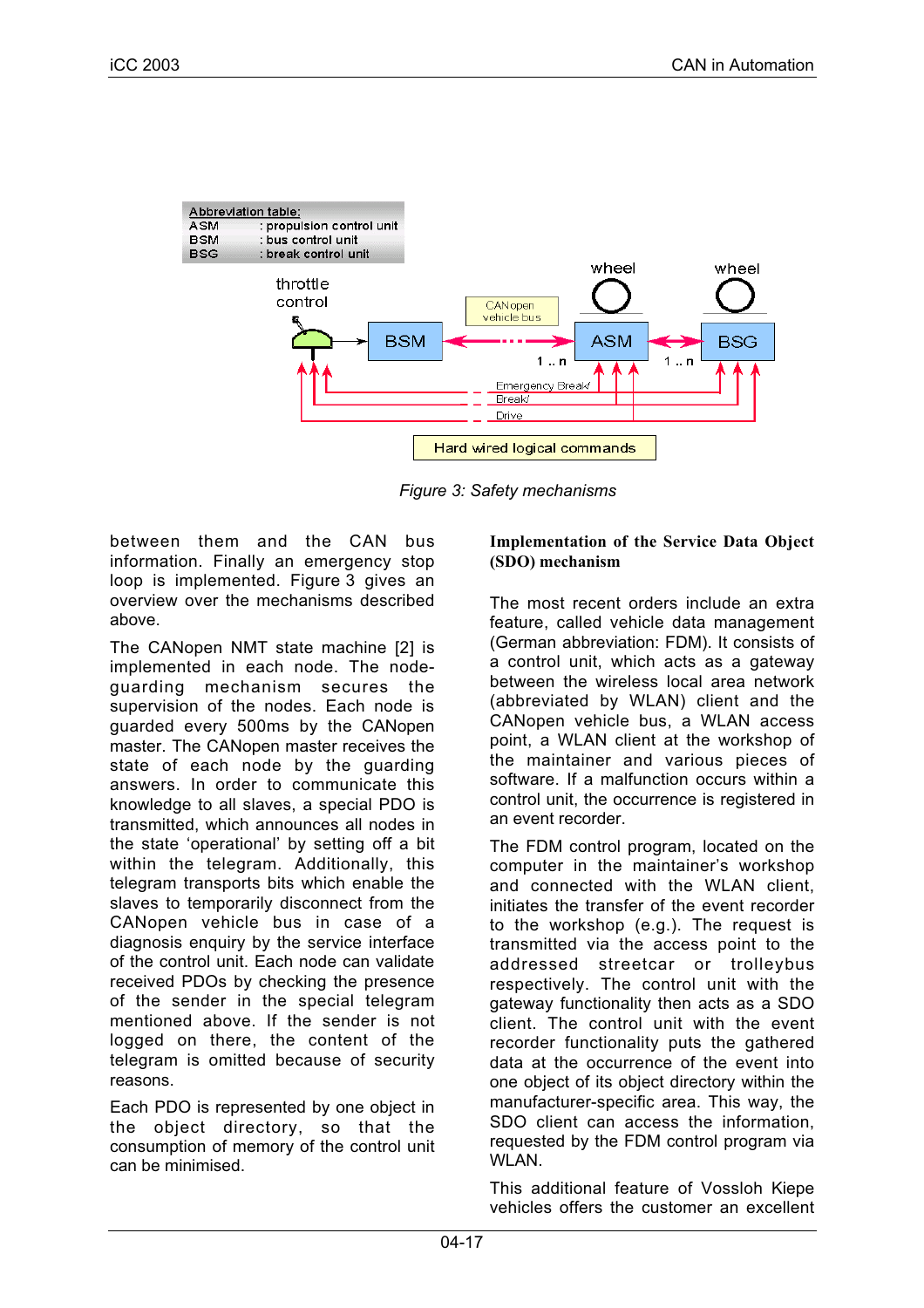benefit. He can monitor his vehicles just before entering the workshop and is able, for example, to decide, based on information transferred from the vehicle, which track to use and which maintenance team with which equipment should inspect the vehicle. Another benefit is the chance to build up a fleet database, which can be inspected with statistical methods. In addition the implemented WLAN allows wireless and cost-free transmission of large quantities of data without a permission of the local authorities. For easy access to the gathered data Vossloh Kiepe has developed a browser-based visualisation tool. This tool can be run in several entities and operates independently of the FDM control program, which supplies new data to the fleet data base as soon as vehicles with new data enter the maintainer's workshop area. FDM has been implemented for the latest streetcar fleet of the cities of Düsseldorf, Schwerin and Cologne.

Figure 4 shows a screenshot of the browser-based user interface of the event recorder module. The window is divided into three sections. On the left hand side the maintainer can operate through his fleet. In the central part of the screen he can access the single events. If he wants to gain more information about a certain event, he can get additional information, which is displayed in the bottom section of the screen. The depicted event for the dump of additional information is printed in blue (light grey).

## **Summary and Outlook**

The implementation and usage of the CANopen standard has offered Vossloh Kiepe many advantages.

The company can use counter off the shelf software for the CANopen stack itself and software and tools for testing and diagnosis purposes. Furthermore, the implementation of open standards

| E KIEPE FDM Ereignisspeicherdatenbank -                                                                                                |                |                                     |                                                                 |              |                                                                         |     |                |                            |                        | $ \Box$ $\times$         |
|----------------------------------------------------------------------------------------------------------------------------------------|----------------|-------------------------------------|-----------------------------------------------------------------|--------------|-------------------------------------------------------------------------|-----|----------------|----------------------------|------------------------|--------------------------|
| 編<br>Bearbeiten Ansicht Favoriten Extras<br>- 2<br>Datei                                                                               |                |                                     |                                                                 |              |                                                                         |     |                |                            |                        |                          |
| △   QSuchen 图Favoriten ③   △   △ ● ■ ▼ 目<br>$\Leftrightarrow$ Zurück $\blacktriangleright$ $\blacktriangleright$ $\blacktriangleright$ |                |                                     |                                                                 |              |                                                                         |     |                |                            |                        |                          |
| Links <sup>&gt;&gt;</sup><br>Adresse <b>i</b> http:<br>$\mathcal{O}$ Wechseln zu<br>$\overline{\phantom{a}}$                           |                |                                     |                                                                 |              |                                                                         |     |                |                            |                        |                          |
| <b>FDM Fahrzeugdaten-Management</b><br>KIEPE<br>KIEPE / E3 - Stadtbahnwagen<br><b>FLEKTRIK</b>                                         |                |                                     |                                                                 |              | Modul Ereignisspeicherdatenbank v<br>[ 06.01.2003   Montag   12:52:04 ] |     |                |                            |                        |                          |
| Fahrzeuge                                                                                                                              | Pos.           | <b>Fahrzeug-</b> Ereignis<br>nummer |                                                                 |              | Ereignis-<br>datum                                                      |     |                | Ereignis-<br>status        | Auslese-<br>datum      | ?                        |
| 31 Fahrzeuge                                                                                                                           | $\mathbf{1}$ . | 5103                                | C050 Störung Untersitzheizgerät Wagenteil 1                     |              | 29.11.2002<br>09:08:37                                                  |     |                | gehen                      | 29.11.2002<br>09:10:18 | $\triangle$              |
| 5101                                                                                                                                   | 2.             | 5103                                | C051 Störung Untersitzheizgerät Wagenteil 2                     |              | 29.11.2002<br>09:08:36                                                  |     |                | gehen                      | 29.11.2002<br>09:10:17 |                          |
|                                                                                                                                        | 3.             | 5103                                | C051 Störung Untersitzheizgerät Wagenteil 2                     |              | 29.11.2002<br>09:08:24                                                  |     |                | kommen                     | 29.11.2002<br>09:10:16 |                          |
| 5102                                                                                                                                   | 4.             | 5103                                | C050 Störung Untersitzheizgerät Wagenteil 1                     |              | 29.11.2002<br>09:08:24                                                  |     |                | kommen                     | 29.11.2002<br>09:10:15 |                          |
| 5103                                                                                                                                   | 5.             | 5103                                | C048 Störung Fahrgastraumtemperierung Wagenteil 2<br>leicht     |              | 29.11.2002<br>09:05:02                                                  |     |                | kommen                     | 29.11.2002<br>09:10:13 |                          |
|                                                                                                                                        |                | 5103                                | C048 Störung Fahrgastraumtemperierung Wagenteil 2               |              | 19.11.2002<br>17-40-45                                                  |     |                | gehen                      | 19.11.2002<br>17-45-00 | ≛                        |
| 5104                                                                                                                                   | Alle           |                                     | Zusatzinformationen zu Pos. 3                                   |              |                                                                         |     |                |                            |                        | $\overline{\phantom{0}}$ |
| 5105                                                                                                                                   | 1.             |                                     | Störung Verdampfertemperatur                                    | STVERDF171   |                                                                         | $=$ | $\overline{0}$ |                            |                        |                          |
|                                                                                                                                        | 2.             |                                     | Adresse (Offset) Divisionsbefehl bei Fehler: Div.<br>durch Null | Adr Div0     |                                                                         | $=$ | 0              | [hex]                      |                        |                          |
| 5106                                                                                                                                   | 3.             |                                     | Störung Bremswiderstandsbelastung durch<br>Netzenergie          | $SBWIN101 =$ |                                                                         |     | $\Omega$       |                            |                        |                          |
| 5107                                                                                                                                   | 4.             |                                     | Fahrzeugnummer                                                  |              | <b>FNR</b>                                                              | $=$ | 5103           |                            |                        |                          |
|                                                                                                                                        | 5.             |                                     | km-Stand                                                        | KMS20        |                                                                         | $=$ | 41272          | [km]                       |                        |                          |
|                                                                                                                                        | 6.             |                                     | Geschwindigkeit Zugverband                                      |              | VZ01                                                                    | $=$ | 0              | [km/h]                     |                        |                          |
| Ereignisse anzeigen                                                                                                                    |                |                                     |                                                                 |              |                                                                         |     |                | <b>ER</b> Lokales Intranet |                        | h                        |

*Figure 4: Screenshot of the event recorder function at the maintainer's computer at his workshop*